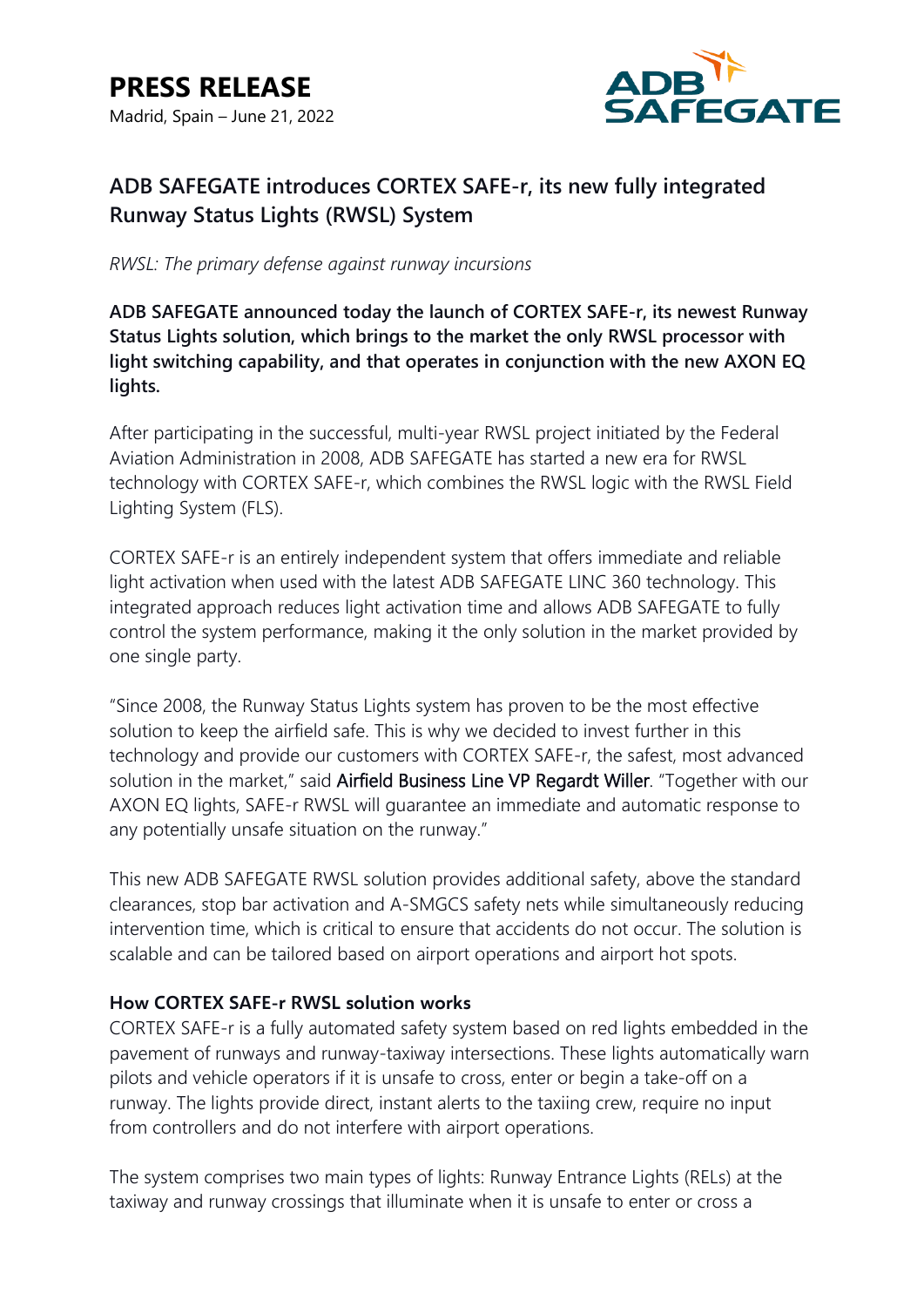

runway; and Take-off Hold Lights (THLs) at the runway by the departure hold zone. These light up when an aircraft is poised for departure and the runway is occupied by another aircraft or vehicle and unsafe for take-off.



*AXON Runway Entrance Light (REL) AXON Takeoff Hold Light (THL)*

The CORTEX SAFE-r solution includes the new RWSL Processor, which receives surveillance data from the airport surveillance and operates directly with the RELs and THLs. The RELs and THLs comprise LED lights and ILCMS (Individual Light Control and Monitoring System) technology embedded in the pavement of runways and taxiways. The switching of REL and THL lights is fully automated and driven by the system without any intervention from air traffic controllers.

CORTEX SAFE-r consists of the following components:

- Dual CORTEX SAFE-r RWSL Processing
- Maintenance Position
- ATC Control Panel
- AGL Substation Equipment
- AXON EQ Inset Lights (RELs, THLs)
- Physical Kill Switch (optional)

Mode of operation:

- The system can be used in any visibility condition and independently from the operational category of the runway
- Red RWSL (ON) means stop
- OFF RWSL does not mean clearance to proceed
- Under no circumstances should pilots or operators be instructed to "cross the red lights"
- In the event of doubts, the system can be switched OFF using a kill switch provided to the Air Traffic Controller
- Although an ATC control panel is provided, there is no need for ATC personnel to actively monitor the system